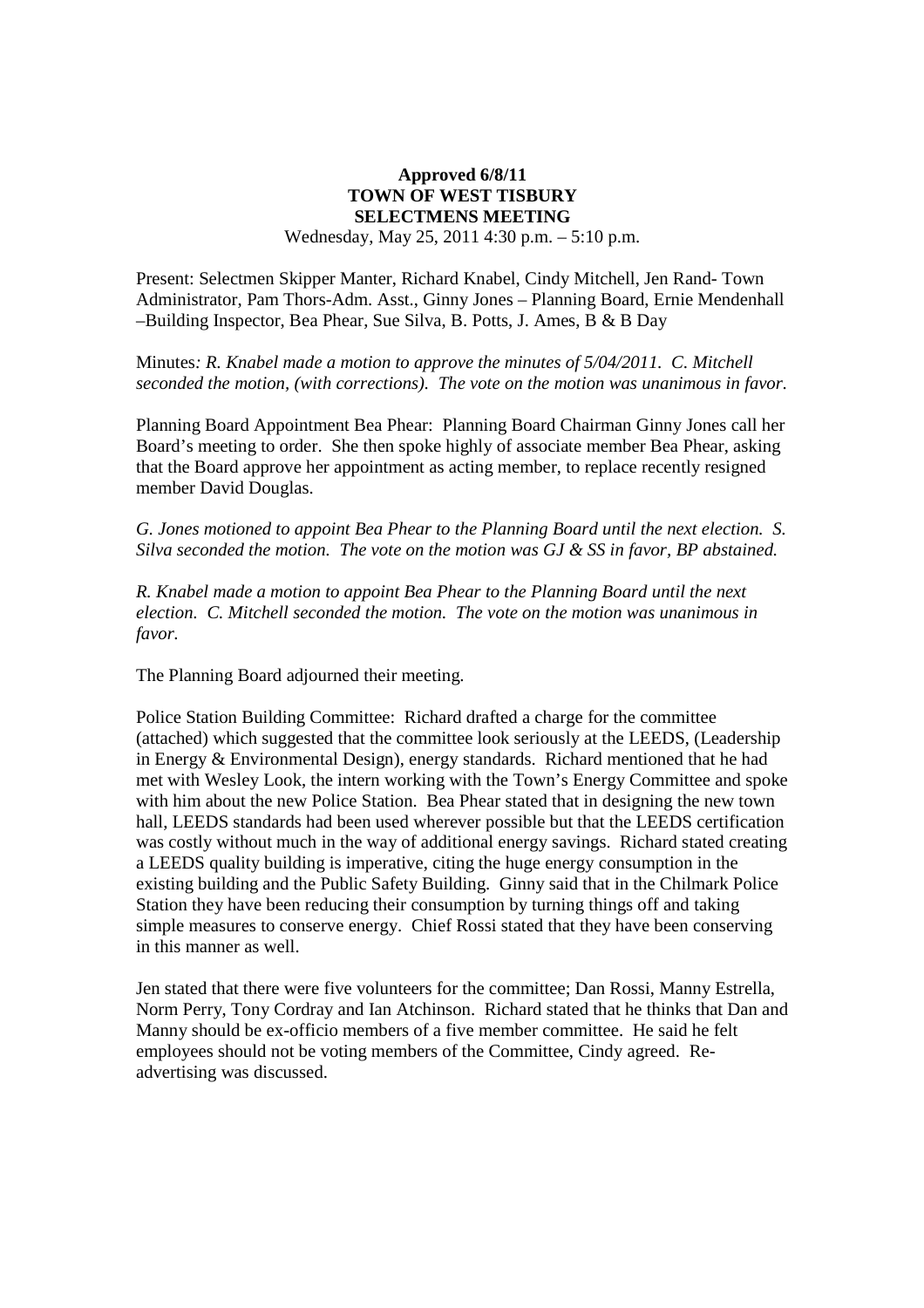*C. Mitchell made a motion to approve the charge to the committee, re-advertise for two more members and to appoint Tony Cordray, Norm Perry and Ian Aitchison to the committee and Dan Rossi and Manny Estrella as ex-officio members. R. Knabel seconded the motion. The vote was RK & CM in favor, SM abstained.* 

Facilities Manager Position: The duties of the person filling this position were discussed. Jen stated that she wasn't entirely clear on the level of skill sets required. The Board suggested that the long and short term maintenance of buildings would be the main responsibility. Jen asked for thoughts on a starting point for the Request for Proposal.

Beer and Wine letter of Support: The letter from Nell Coogan was discussed. It suggests that a letter of support to Representative Tim Madden may help expedite the process at the state level. Cindy said that she thinks that she would like to see us write a letter, (no matter how we feel about the issue), for a speedy resolve. Richard said the letter should be in support of the issue going to vote. Skipper said he is in support of the process. Cindy mentioned that at Town Meeting voters expressed a desire to have a public forum to discuss the topic.

Skipper suggested that the Tri Town Ambulance Representatives come to the next meeting to report on recent developments.

*R. Knabel made a motion to adjourn. C. Mitchell seconded the motion. The meeting adjourned at 5:10 p.m.* 

## **Charge to Police Headquarters Building Committee**

1) Define committee's operating procedures (consensus or majority decisions, participation requirements, etc.). File with Town Administrator.

2) Develop and issue RFP for architect and OPM. Work with Town Administrator.

3) Recommend architect and OPM to BOS.

4) Develop plan for new PD headquarters at the Public Safety Building site, including cost estimates. Set high energy efficiency standards for the completed building.

5) Hold at least three public forums (preliminary design, revised plans, and final recommendation) as the design progresses to solicit input from voters. Revise plans and hold as many additional forums as necessary.

6) Present final recommendations, with cost estimates, if completed, to BOS prior to the first Tuesday in February, 2012 in preparation for inclusion on the 2012 Annual Town Meeting Warrant in April.